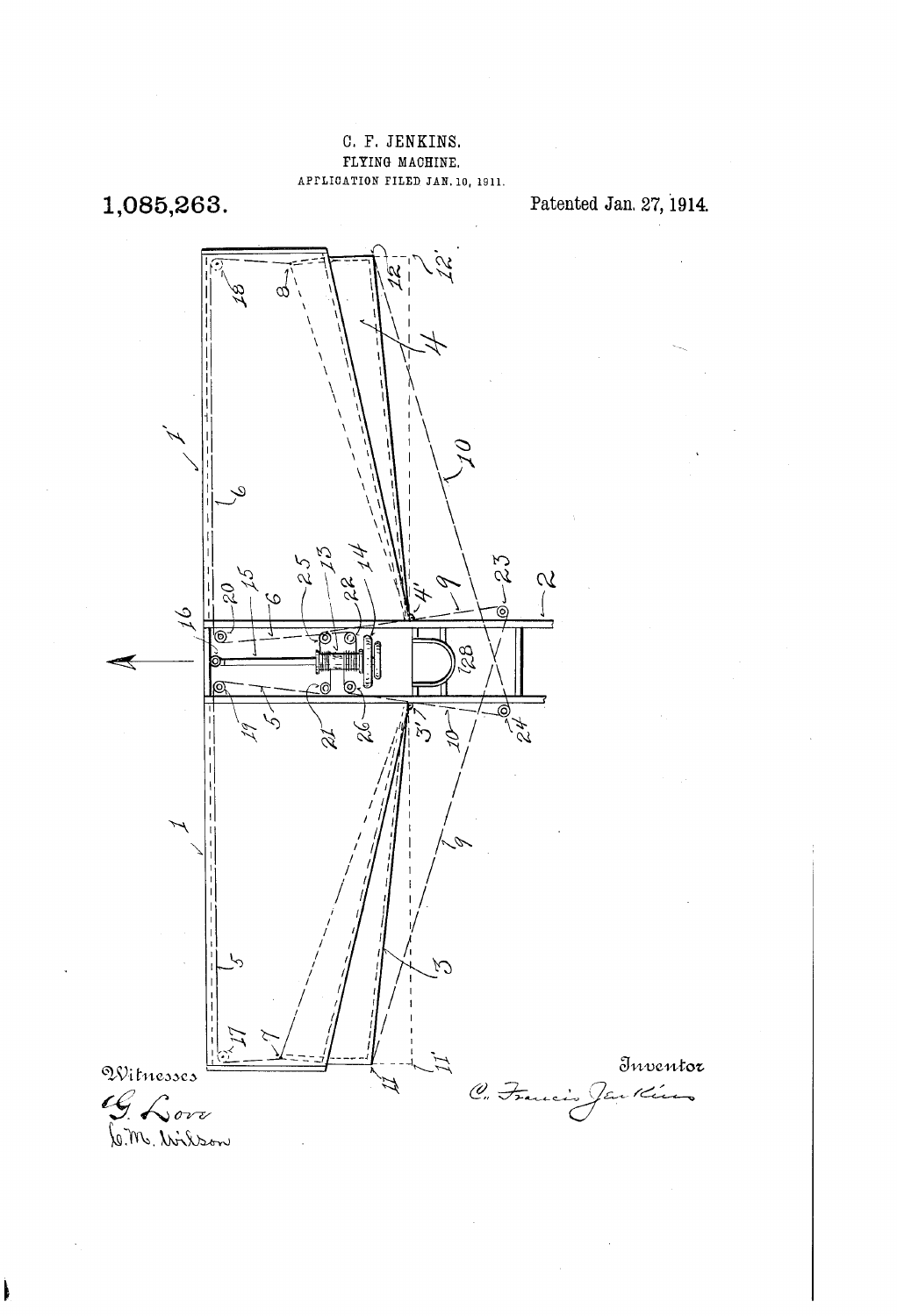## UNITED STATES PATENT OFFICE.

CHARLES FRANCIS JENKINS, OF WASHINGTON, DISTRICT OF COLUMBIA.

## FLYING-MACHINE.

1,085,263.

Specification of Letters Patent. Patented Jan. 27, 1914.

Application filed January 10, 1911. Serial No. 601,815.

 $To$  all whom it may concern:

Be it known that I, CHARLES FRANCIS JENKINS, a citizen of the United States, re-

paratus known as flying machines, and has<br>10 for its main object a more effective method

- 15 ailerons, i. e., small auxiliary planes hinged of maintaining lateral stability.<br>Heretofore lateral stability in flight has<br>been maintained by warping the rear edges<br>of the main planes or changing the angle of<br>ailerons, *i. e.*, small auxiliary planes hinged<br>at the af tween them. The objection to either method<br>is that that edge of the planes which is drawn down to elevate the lower outer end
- **10** of the wing makes a sharper angle than the other and thus creates a drag on that end, with a consequent tendency to alter the course of the machine. To counteract this tendency the tail is arranged to be pulled<br>**25** over toward the opposite side to neutralize
- this drag and thus keep the machine on its course.<br>The object of the present invention is to

**So** of the machine to go off its course when it is desired to bring the machine back to an even keel. This is accomplished by increas-

- objects being illustrated in the accompany-<br>40 ing drawing, showing in plan view so much ing the supporting surface of one wing and<br>at the same time decreasing the supporting<br>**35** surface of the other wing.<br>A second object is to employ a rather wide<br>plane as an aid in rising from the ground,<br>which plane can l
- <sup>45</sup> to support a tail; 3 and 4 the movable auxi-<br>liary stabilizing planes hinged at  $3'$  and  $4'$ ; SO 5 a forward control cord, attached to the auxiliary plane 3 at ; 6 a forward control cord attached to auxiliary plane 4 at 8; 9 a near control cord for auxiliary plane 3 and attached to auxiliary plane 4 at 12; 13 is a drum to which the cords (all shown by broken<br>lines) are both attached; 14 a hand-wheel for

SS lines) are both attached; 14 a hand-wheel for rotating the drum; 15 a shaft hinged at 16

JENKINs, a citizen of the United States, re siding at Washington, District of Columbia, have invented certain new and useful Im provements in Flying-Machines, of which the following is a specification. This invention relates to that class of ap paratus known as flying machines, and has and upon which the drum 13 is free to rotate; cord 5 passes over supporting pulleys  $17, 19$ , and  $21$ ; cord 9 over pulleys  $23$  and  $25$ ; cord 6 over pulleys 18, 20, and 22; and cord 10 The cords operating each wing or auxiliary plane are wound oppositely upon the drum so that one is wound and the other unwound to precisely the same extent when the drum<br>is rotated, whereby the corresponding wing<br>is swung in one direction or the other ac-<br>cording to the direction of rotation. Each<br>plane may be actuated by a single cord hav-<br>ing it of the corresponding wing, but as a one-<br>piece cord is not essential the drawing is<br>made to represent equally well two cords or a one-piece cord. over pulleys 24 and 26. 28 is a driver's seat. 60 70

Assuming that the machine is in free-flight, and that the left end is low, the handwheel 14, with its attached drum, is swung toward the left side, which thus lengthens the con- $6$  and  $9$ . This pulls the auxiliary plane 3 out and the plane 4 inward, thus increasing out and the plane 4 inward, thus increasing<br>the supporting surface at the left and de-<br>creasing the surface at the right, bringing<br>the left end up and letting the right end 85 down. As the machine comes up on an even keel again the handwheel is brought to the middle position and the machine rides evenly. Obviously, a reverse action would this were desired. To assist in getting off<br>the ground, and before starting, both aux-<br>iliary planes are extended to their full width.<br>*i. e.*, to 11' and 12', by turning the hand-<br>wheel to the right, clockwise. After get up, the handwheel is turned to the left,<br>counterclockwise. This pulls both planes in an equal amount, tending to increase the speed of the machine, and without disturbing the lateral balance.<br>The main planes are composed of upper The operation of the device is as follows: 75 trol cords 5 and 10, and shortens the cords 80 bring up the right side if it were low, and 90 wheel to the right, clockwise. After getting 95

and lower surface members, preferably of metal, with the auxiliary plane between and enveloped by them.

No propeller or engine is shown as neither 105 forms any part of this invention, nor is believed to add anything to a clear under-<br>standing of it.

The drawing is conventional, and so familiar to those skilled in the art that it is 10

-

100